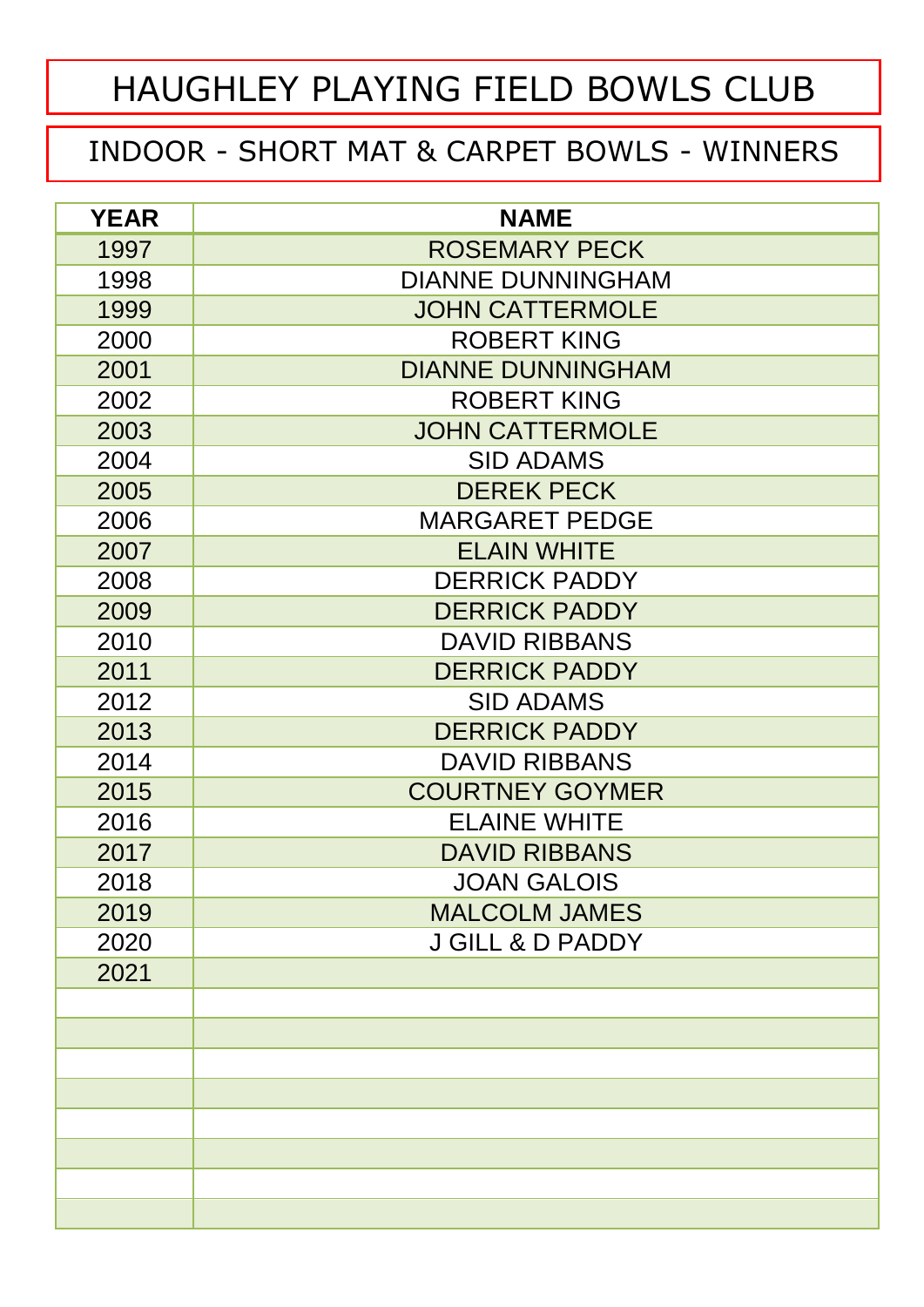#### MENS 2 WOOD SINGLES - WINNERS

| <b>YEAR</b> | <b>NAME</b>           |  |  |
|-------------|-----------------------|--|--|
| 1990        | <b>FRANK TALBOT</b>   |  |  |
| 1991        | <b>IVAN BONNETT</b>   |  |  |
| 1992        | <b>RAY GILL</b>       |  |  |
| 1993        | <b>JAMIE GILL</b>     |  |  |
| 1994        | <b>IVAN BONNETT</b>   |  |  |
| 1995        | <b>IVAN BONNETT</b>   |  |  |
| 1996        | <b>IVAN BONNETT</b>   |  |  |
| 1997        | <b>ROBERT KING</b>    |  |  |
| 1998        | <b>KEITH THOMAS</b>   |  |  |
| 1999        | <b>RICHARD LEWIS</b>  |  |  |
| 2000        | <b>TERRY NICHOLAS</b> |  |  |
| 2001        | <b>PAUL WRIGHT</b>    |  |  |
| 2002        | <b>IVAN BONNETT</b>   |  |  |
| 2003        | <b>JAMIE GILL</b>     |  |  |
| 2004        | <b>ANTHONY OFFORD</b> |  |  |
| 2005        | <b>PETER MEAD</b>     |  |  |
| 2006        | <b>ANTHONY OFFORD</b> |  |  |
| 2007        | PETER MEAD            |  |  |
| 2008        | <b>ANTHONY OFFORD</b> |  |  |
| 2009        | <b>PETER MEAD</b>     |  |  |
| 2010        | <b>JAMIE GILL</b>     |  |  |
| 2011        | <b>PETER MEAD</b>     |  |  |
| 2012        | <b>PETER MEAD</b>     |  |  |
| 2013        | <b>PHIL SHEPHERD</b>  |  |  |
| 2014        | <b>ANTHONY OFFORD</b> |  |  |
| 2015        | <b>PHIL SHEPHERD</b>  |  |  |
| 2016        | <b>PETER MEAD</b>     |  |  |
| 2017        | <b>ROBERT SILLETT</b> |  |  |
| 2018        | <b>GRANT NUNN</b>     |  |  |
| 2019        | <b>BEN MAYHEW</b>     |  |  |
| 2020        | <b>PETER MEAD</b>     |  |  |
| 2021        | <b>ROBERT SILLETT</b> |  |  |
|             |                       |  |  |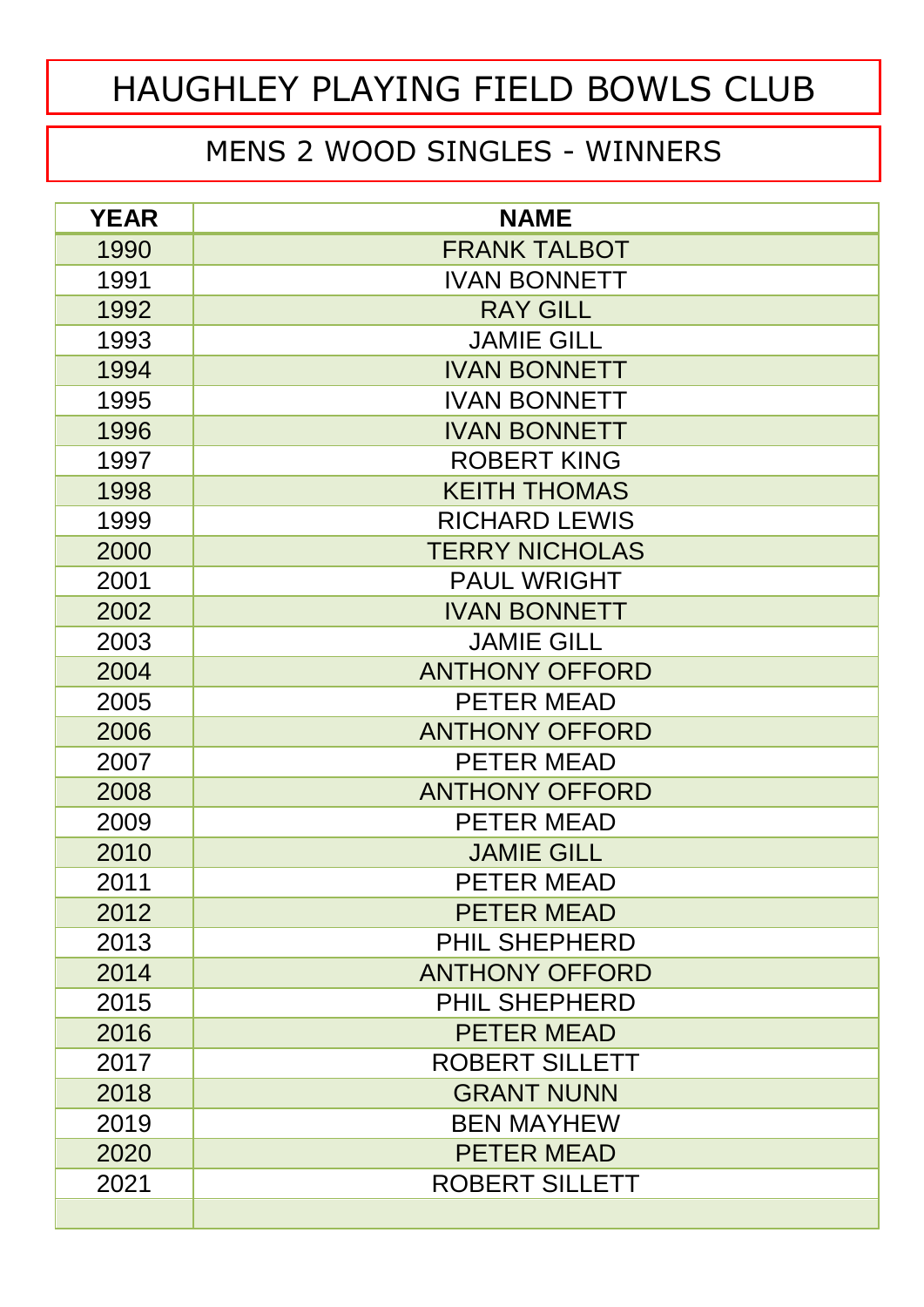#### LADIES TWO WOOD SINGLES - WINNERS

| <b>YEAR</b> | <b>NAME</b>               |  |  |
|-------------|---------------------------|--|--|
| 1989        | <b>LILLIAN WRIGHT</b>     |  |  |
| 1990        | <b>LILLIAN WRIGHT</b>     |  |  |
| 1991        | <b>LILLIAN WRIGHT</b>     |  |  |
| 1992        | <b>SILVIA WRIGHT</b>      |  |  |
| 1993        | <b>JANET GILL</b>         |  |  |
| 1994        | <b>Not Played</b>         |  |  |
| 1995        | <b>JANET HART</b>         |  |  |
| 1996        | <b>JANET GILL</b>         |  |  |
| 1997        | <b>JUNE PHILLIPS</b>      |  |  |
| 1998        | <b>JANET GILL</b>         |  |  |
| 1999        | <b>MARGARET LEWIS</b>     |  |  |
| 2000        | <b>PAULINE WARD</b>       |  |  |
| 2001        | <b>PAULINE WARD</b>       |  |  |
| 2002        | <b>MARGARET LEWIS</b>     |  |  |
| 2003        | <b>MARGARET LEWIS</b>     |  |  |
| 2004        | <b>PAULINE WARD</b>       |  |  |
| 2005        | <b>MARGARET LEWIS</b>     |  |  |
| 2006        | <b>PAULINE WARD</b>       |  |  |
| 2007        | <b>MARGARET PEDGE</b>     |  |  |
| 2008        | <b>PAULINE WARD</b>       |  |  |
| 2009        | <b>MARGARET LEWIS</b>     |  |  |
| 2010        | <b>JANET GILL</b>         |  |  |
| 2011        | <b>JANET GILL</b>         |  |  |
| 2012        | <b>ROSE COLE W/O</b>      |  |  |
| 2013        | <b>MARGARET LEWIS</b>     |  |  |
| 2014        | <b>MARGARET LEWIS W/O</b> |  |  |
| 2015        | <b>PAULINE COLLINS</b>    |  |  |
| 2016        | <b>NOT PLAYED</b>         |  |  |
| 2017        | <b>JANET GILL</b>         |  |  |
| 2018        | <b>CAROLINE MAYHEW</b>    |  |  |
| 2019        | <b>PAULINE COLLINS</b>    |  |  |
| 2020        | <b>PAULINE COLLINS</b>    |  |  |
| 2021        | <b>GAIL WALKER</b>        |  |  |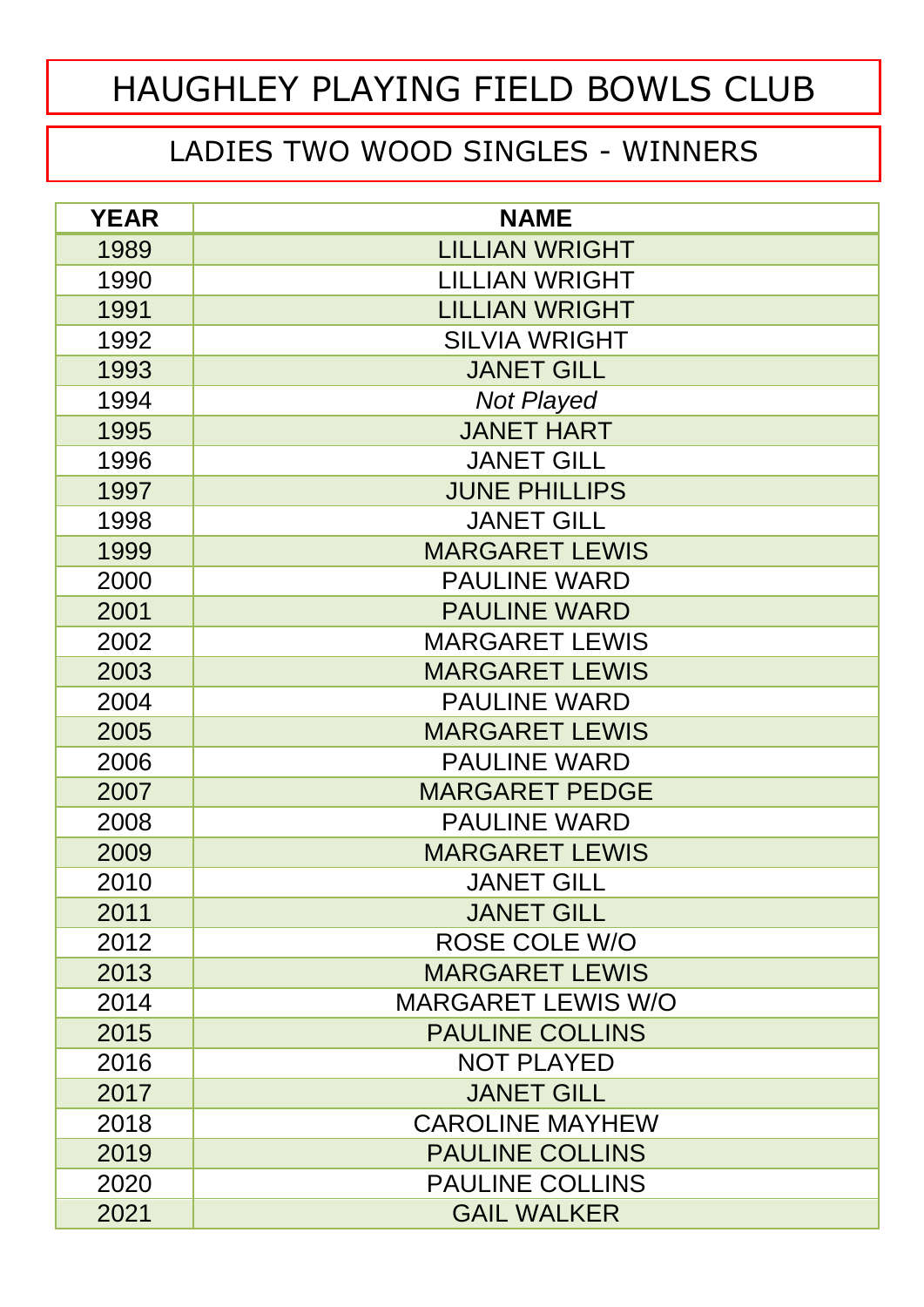#### CLUB 4 WOOD SINGLES - WINNERS

| <b>YEAR</b> | <b>NAME</b>                               |  |
|-------------|-------------------------------------------|--|
| 1989        | <b>JACKIE LEE</b>                         |  |
| 1990        | <b>FRANK TALBOT</b>                       |  |
| 1991        | <b>PETER MEAD</b>                         |  |
| 1992        | <b>RAY GILL</b>                           |  |
| 1993        | <b>RAY GILL</b>                           |  |
| 1994        | <b>IVAN BONNETT</b>                       |  |
| 1995        | <b>IVAN BONNETT</b>                       |  |
| 1996        | <b>RAY GILL</b>                           |  |
| 1997        | <b>RAY GILL</b>                           |  |
| 1998        | <b>RICHARD LEWIS</b>                      |  |
| 1999        | <b>RICHARD LEWIS</b>                      |  |
| 2000        | <b>RAY GILL</b>                           |  |
| 2001        | <b>IVAN BONNETT</b>                       |  |
| 2002        | <b>IVAN BONNETT</b>                       |  |
| 2003        | <b>PETER MEAD</b>                         |  |
| 2004        | PETER MEAD                                |  |
| 2005        | <b>PETER MEAD</b>                         |  |
| 2006        | <b>PAULINE WARD</b>                       |  |
| 2007        | <b>PETER MEAD</b>                         |  |
| 2008        | <b>PAULINE WARD</b>                       |  |
| 2009        | <b>JAMIE GILL</b>                         |  |
| 2010        | (JAMIE GILL / GARY NUNN) final not played |  |
| 2011        | <b>JAMIE GILL</b>                         |  |
| 2012        | <b>GARY NUNN</b>                          |  |
| 2013        | <b>GARY NUNN</b>                          |  |
| 2014        | <b>BRIAN NORMAN</b>                       |  |
| 2015        | <b>IVAN BONNETT</b>                       |  |
| 2016        | <b>PHIL SHEPHERD</b>                      |  |
| 2017        | <b>GRANT NUNN</b>                         |  |
| 2018        | <b>GARY NUNN</b>                          |  |
| 2019        | <b>BEN MAYHEW</b>                         |  |
| 2020        | <b>BEN MAYHEW</b>                         |  |
| 2021        | <b>GLENN NUNN</b>                         |  |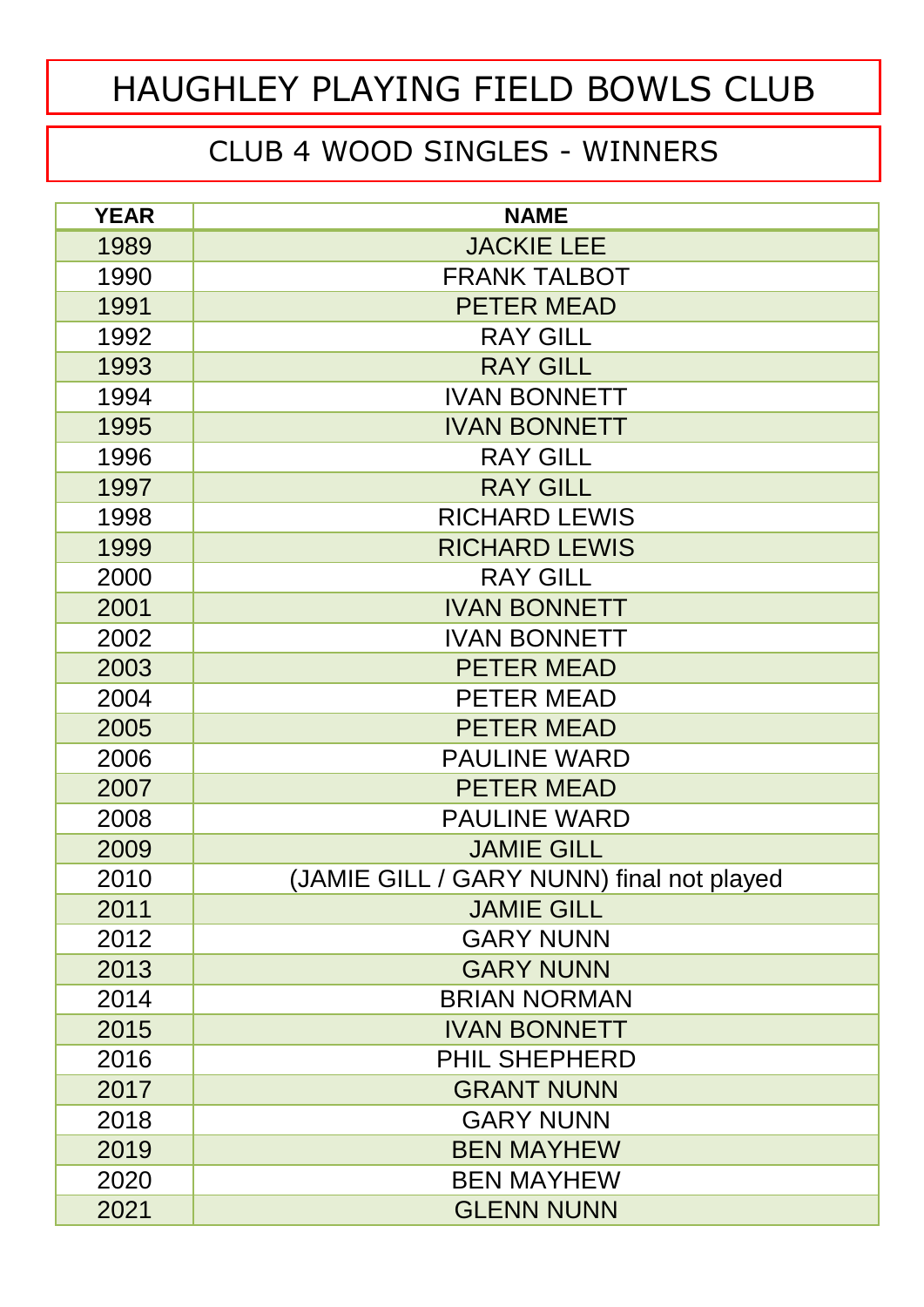#### 3 WOOD HANDICAPPED SINGLES - WINNERS

| <b>YEAR</b> | <b>NAME</b>             |  |  |  |
|-------------|-------------------------|--|--|--|
| 1992        | <b>PETER SHAVE</b>      |  |  |  |
| 1993        | <b>LEWIS HART</b>       |  |  |  |
| 1994        | <b>ROBERT KING</b>      |  |  |  |
| 1995        | <b>IVAN BONNETT</b>     |  |  |  |
| 1996        | <b>JOHN BARBOUR</b>     |  |  |  |
| 1997        | <b>MAURICE COSTELLO</b> |  |  |  |
| 1998        | <b>RICHARD LEWIS</b>    |  |  |  |
| 1999        | <b>LES WHITE</b>        |  |  |  |
| 2000        | <b>PAUL WRIGHT</b>      |  |  |  |
| 2001        | <b>MALCOLM JAMES</b>    |  |  |  |
| 2002        | <b>JOHN BARBOUR</b>     |  |  |  |
| 2003        | <b>PAUL WRIGHT</b>      |  |  |  |
| 2004        | <b>PETER MEAD</b>       |  |  |  |
| 2005        | <b>PETER MEAD</b>       |  |  |  |
| 2006        | <b>ANTHONY OFFORD</b>   |  |  |  |
| 2007        | <b>DAVID HAWKINS</b>    |  |  |  |
| 2008        | <b>ANTHONY OFFORD</b>   |  |  |  |
| 2009        | <b>DAVID HAWKINS</b>    |  |  |  |
| 2010        | <b>RAY GILL</b>         |  |  |  |
| 2011        | <b>DAVID HAWKINS</b>    |  |  |  |
| 2012        | <b>GARY NUNN</b>        |  |  |  |
| 2013        | <b>BEN MAYHEW</b>       |  |  |  |
| 2014        | <b>DEAN TRICKER</b>     |  |  |  |
| 2015        | <b>NEIL HAMMOND</b>     |  |  |  |
| 2016        | <b>DAVID RIBBANS</b>    |  |  |  |
| 2017        | <b>MATT SHEPHERD</b>    |  |  |  |
| 2018        | <b>PETER MEAD</b>       |  |  |  |
| 2019        | <b>BOB SILLETT</b>      |  |  |  |
| 2020        | <b>GRANT NUNN</b>       |  |  |  |
| 2021        | <b>DAVID BONFIELD</b>   |  |  |  |
|             |                         |  |  |  |
|             |                         |  |  |  |
|             |                         |  |  |  |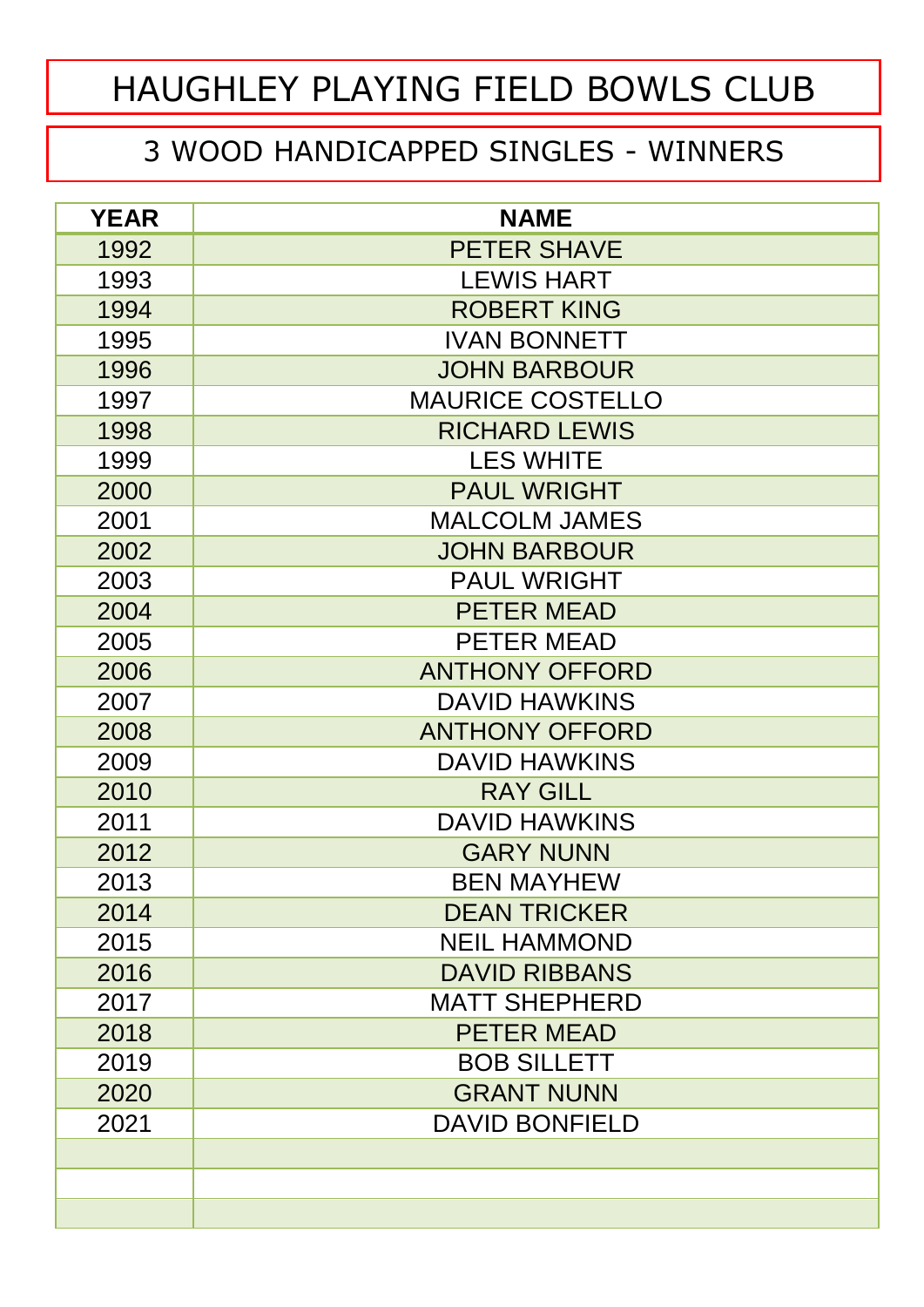#### 2 WOOD DRAWN PAIRS - WINNERS

| <b>YEAR</b> | <b>NAMES</b>                     |                     |  |
|-------------|----------------------------------|---------------------|--|
| 1992        | <b>W.TALBOT</b><br><b>R.HALL</b> |                     |  |
| 1993        | <b>W.TALBOT</b>                  | <b>I.SHAVE</b>      |  |
| 1994        | <b>R.BARRETT</b>                 | <b>K.AGER</b>       |  |
| 1995        | <b>J.BARBOUR</b>                 | <b>K.AGER</b>       |  |
| 1996        | <b>J.BARBOUR</b>                 | <b>R.BARRETT</b>    |  |
| 1997        | <b>D.DUNNINGHAM</b>              | <b>J.BARBOUR</b>    |  |
| 1998        | <b>R.DUNNINGHAM</b>              | <b>J.BARBOUR</b>    |  |
| 1999        | <b>J.PHILLIPS</b>                | <b>J.BARBOUR</b>    |  |
| 2000        | <b>D.DUNNINGHAM</b>              | <b>L.WHITE</b>      |  |
| 2001        | <b>R.DUNNINGHAM</b>              | <b>G.OSBORNE</b>    |  |
| 2002        | <b>R.DUNNINGHAM</b>              | <b>D.PECK</b>       |  |
| 2003        | <b>J.BARBOUR</b>                 | <b>M.JAMES</b>      |  |
| 2004        | A.OFFORD                         | <b>M.JAMES</b>      |  |
| 2005        | <b>S.ADAMS</b>                   | <b>B.ROWSON</b>     |  |
| 2006        | <b>D.HAWKINS</b>                 | <b>S.WARD</b>       |  |
| 2007        | P.WARD                           | <b>J.CATTERMOLE</b> |  |
| 2008        | <b>M.LEWIS</b>                   | <b>R.PEDGE</b>      |  |
| 2009        | A.OFFORD                         | S.WARD              |  |
| 2010        | A.OFFORD                         | <b>D.HAWKINS</b>    |  |
| 2011        | <b>J.HAWKINS</b>                 | P.MEAD              |  |
| 2012        | <b>D.RIBBANS</b>                 | <b>P.MEAD</b>       |  |
| 2013        | E.KERRY                          | <b>P.SHEPHERD</b>   |  |
| 2014        | <b>T.HALL</b>                    | <b>P.SHEPHERD</b>   |  |
| 2015        | <b>M.LEWIS</b>                   | <b>P.SHEPHERD</b>   |  |
| 2016        | <b>M.SHEPHERD</b>                | A.OFFORD            |  |
| 2017        | <b>R.SILLETT</b>                 | A.OFFORD            |  |
| 2018        | <b>C.MAYHEW</b>                  | <b>D.JAMES</b>      |  |
| 2019        | <b>C.MAYHEW</b>                  | A.OFFORD            |  |
| 2020        | <b>B.SILLETT</b>                 | A.OFFORD            |  |
| 2021        | C. MAYHEW                        | <b>B. SILLETT</b>   |  |
|             |                                  |                     |  |
|             |                                  |                     |  |
|             |                                  |                     |  |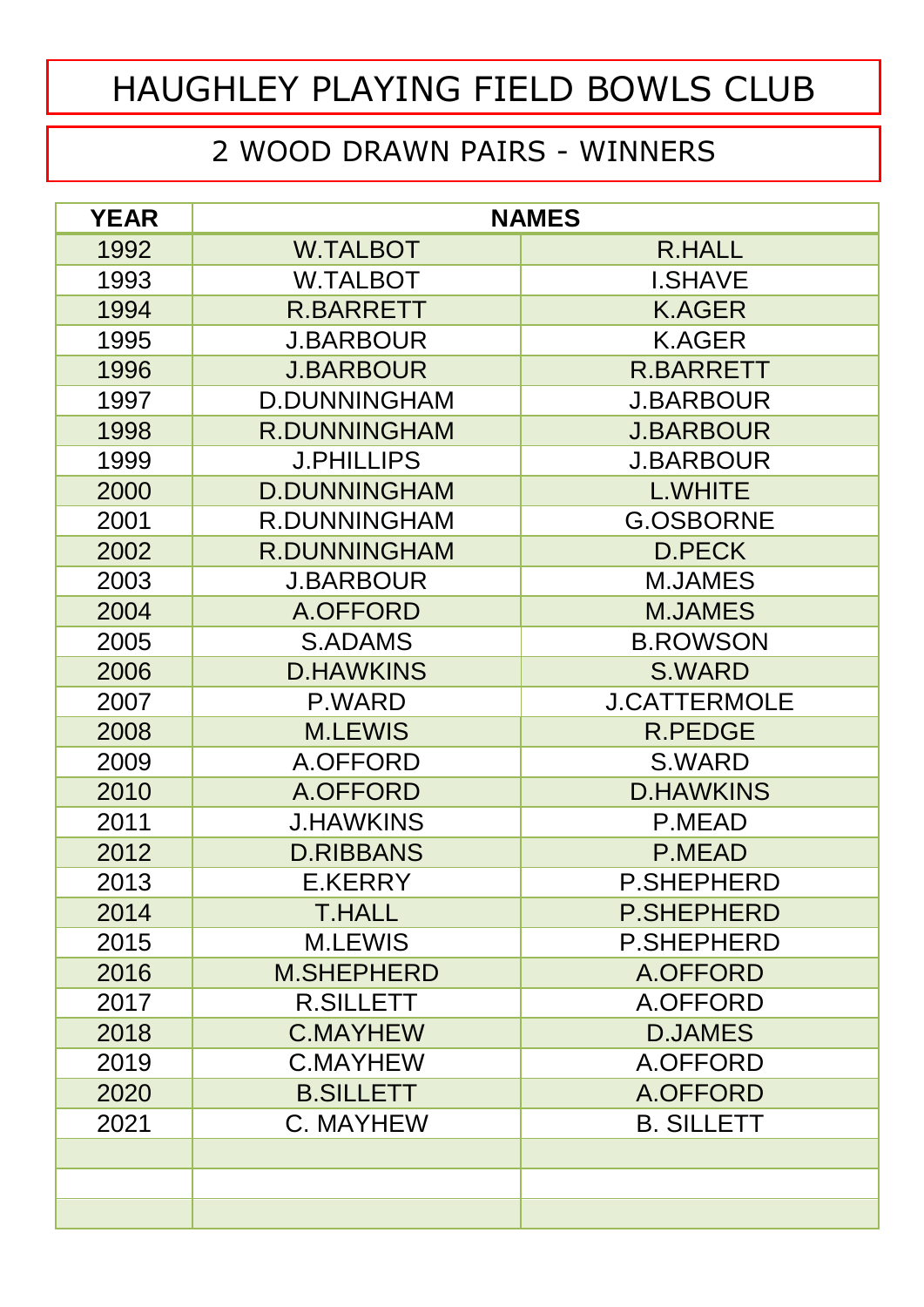#### FRANK TALBOT 7'S SINGLES - WINNERS

| <b>YEAR</b> | <b>NAME</b>           |  |  |  |
|-------------|-----------------------|--|--|--|
| 1996        | <b>WILLIAM TALBOT</b> |  |  |  |
| 1997        | <b>KEITH THOMAS</b>   |  |  |  |
| 1998        | <b>TERRY NICHOLAS</b> |  |  |  |
| 1999        | <b>KEITH THOMAS</b>   |  |  |  |
| 2000        | <b>IVAN BONNETT</b>   |  |  |  |
| 2001        | <b>IVAN BONNETT</b>   |  |  |  |
| 2002        | <b>IVAN BONNETT</b>   |  |  |  |
| 2003        | <b>JAMIE GILL</b>     |  |  |  |
| 2004        | <b>JAMIE GILL</b>     |  |  |  |
| 2005        | <b>JAMIE GILL</b>     |  |  |  |
| 2006        | <b>ANTHONY OFFORD</b> |  |  |  |
| 2007        | <b>MALCOLM JAMES</b>  |  |  |  |
| 2008        | <b>JAMIE GILL</b>     |  |  |  |
| 2009        | <b>JAMIE GILL</b>     |  |  |  |
| 2010        | <b>JAMIE GILL</b>     |  |  |  |
| 2011        | <b>STEVEN WARD</b>    |  |  |  |
| 2012        | <b>PETER MEAD</b>     |  |  |  |
| 2013        | <b>TERRY NICHOLAS</b> |  |  |  |
| 2014        | <b>PETER MEAD</b>     |  |  |  |
| 2015        | <b>NO COMPETITION</b> |  |  |  |
| 2016        | <b>RICHARD FRIEND</b> |  |  |  |
| 2017        | <b>BEN MAYHEW</b>     |  |  |  |
| 2018        | <b>BEN MAYHEW</b>     |  |  |  |
| 2019        | <b>IVAN BONNETT</b>   |  |  |  |
| 2020        | <b>TONY OFFORD</b>    |  |  |  |
| 2021        | <b>BOB SILLETT</b>    |  |  |  |
|             |                       |  |  |  |
|             |                       |  |  |  |
|             |                       |  |  |  |
|             |                       |  |  |  |
|             |                       |  |  |  |
|             |                       |  |  |  |
|             |                       |  |  |  |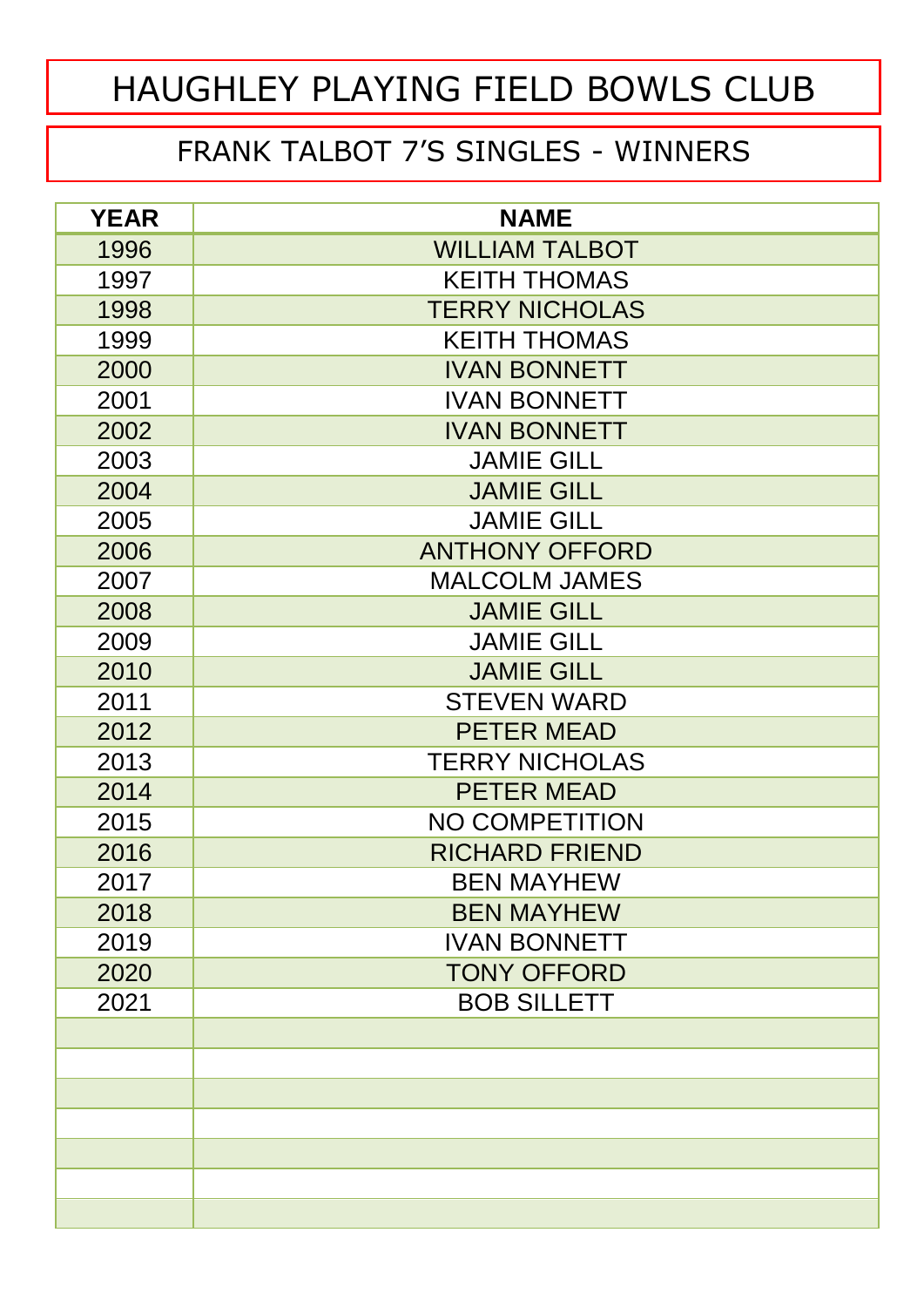#### BRUNNUNG CUP 3 WOOD PAIRS - WINNERS

| <b>YEAR</b> | <b>NAMES</b>        |                     |
|-------------|---------------------|---------------------|
| 1989        | <b>J.LEE</b>        | <b>W.TALBOT</b>     |
| 1990        | <b>J.LEE</b>        | <b>L.WRIGHT</b>     |
| 1991        | <b>R.DUNNINGHAM</b> | <b>E.LEE</b>        |
| 1992        | <b>W.TALBOT</b>     |                     |
| 1993        | <b>J.HART</b>       | <b>N.TALBOT</b>     |
| 1994        | <b>S.ADAMS</b>      | <b>R.DUNNINGHAM</b> |
| 1995        | <b>D.DUNNINGHAM</b> | <b>R.DUNNINGHAM</b> |
| 1996        | <b>T.NICHOLAS</b>   | <b>MLEWIS</b>       |
| 1997        | <b>S.ADAMS</b>      | <b>W.TALBOT</b>     |
| 1998        | <b>J.PHILLIPS</b>   | <b>R.GILL</b>       |
| 1999        | <b>N.TALBOT</b>     | <b>K.THOMAS</b>     |
| 2000        | <b>J.HART</b>       | <b>B.CHAPMAN</b>    |
| 2001        | <b>D.DUNNINGHAM</b> | <b>L.HORREX</b>     |
| 2002        | <b>G.OSBORNE</b>    | <b>W.TALBOT</b>     |
| 2003        | <b>T.HAGGER</b>     | <b>P.MEAD</b>       |
| 2004        | <b>F.JAMES</b>      | <b>M.GREEN</b>      |
| 2005        | <b>M.PEDGE</b>      | <b>D.HAWKINS</b>    |
| 2006        | P.WARD              | D.PECK              |
| 2007        | P.WARD              | <b>P.MEAD</b>       |
| 2008        | <b>Not</b>          | Played              |
| 2009        | P.MEAD              | <b>J.CATTERMOLE</b> |
| 2010        | <b>J.CATTERMOLE</b> | <b>J.A.GILL</b>     |
| 2011        | <b>Not</b>          | Played              |
| 2012        | <b>J.HAWKINS</b>    | <b>K.ROONEY</b>     |
| 2013        | <b>D.TRICKER</b>    | <b>GARY NUNN</b>    |
| 2014        | <b>T.COOPER</b>     | <b>K.ROONEY</b>     |
| 2015        | <b>I.TYDEMAN</b>    | <b>P.WRIGHT</b>     |
| 2016        | <b>T.NICHOLAS</b>   | <b>M.JAMES</b>      |
| 2017        | <b>P.WRIGHT</b>     | <b>K.ROONEY</b>     |
| 2018        | P.MEAD              | <b>T.NICHOLAS</b>   |
| 2019        | <b>P.COLLINS</b>    | <b>R.SILLETT</b>    |
| 2020        | <b>NOT PLAYED</b>   | (COVID)             |
| 2021        | <b>NOT PLAYED</b>   | (COVID)             |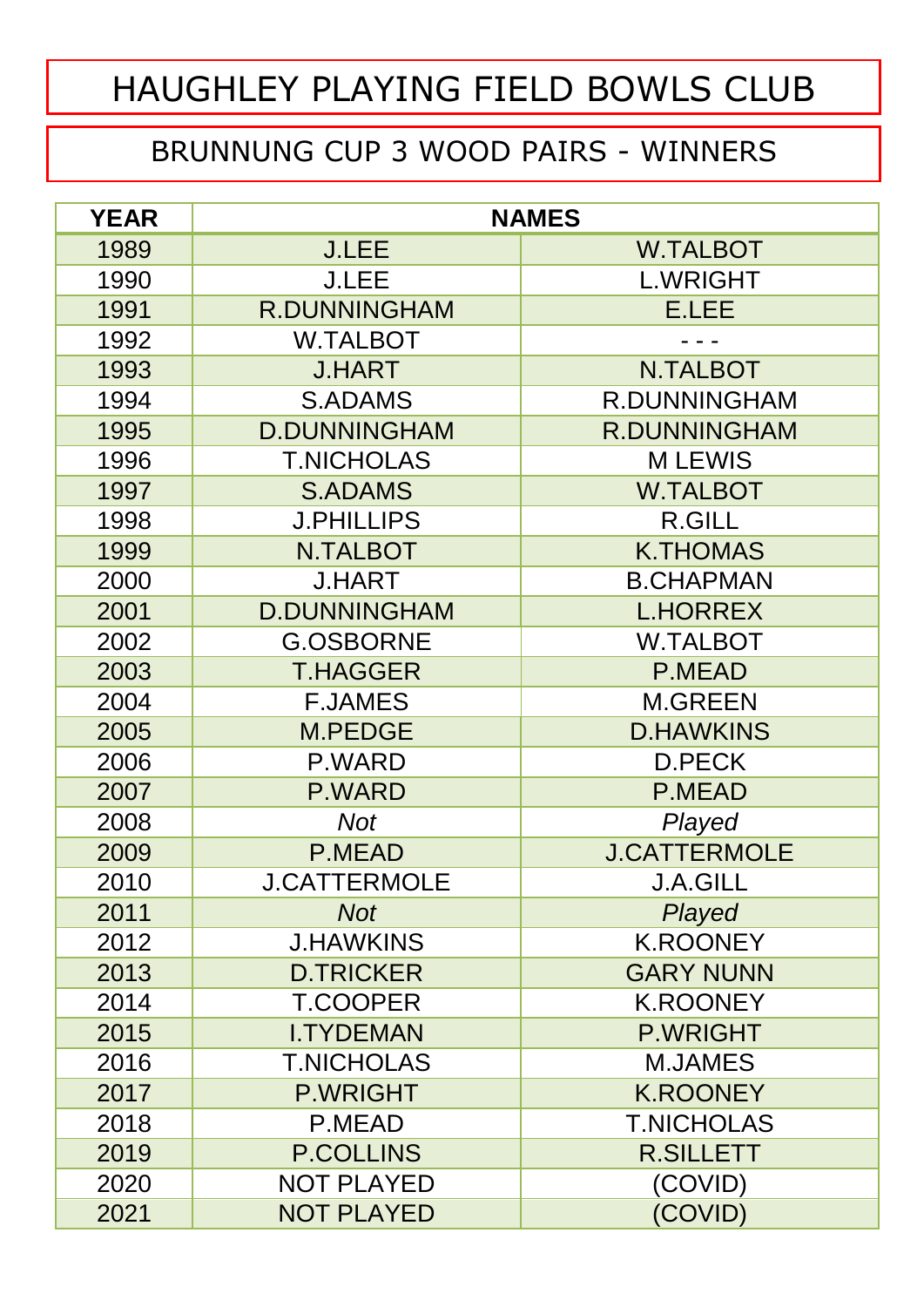#### PLASHWOOD PLATE 2 WOOD TRIPLES - WINNERS

| <b>YEAR</b> | <b>NAMES</b>        |                     |                     |
|-------------|---------------------|---------------------|---------------------|
| 1989        | <b>R.DUNNINGHAM</b> |                     | A.OFFORD            |
| 1990        | <b>R.DUNNINGHAM</b> | A.PRYKE             | <b>K.WRIGHT</b>     |
| 1991        | <b>K.AGER</b>       |                     | <b>W.TALBOT</b>     |
| 1992        | <b>D.DUNNINGHAM</b> |                     | <b>L.HART</b>       |
| 1993        | <b>P.MEAD</b>       | <b>D.PRYKE</b>      | <b>J.PHILLIPS</b>   |
| 1994        | <b>R.KING</b>       | <b>D.DUNNINGHAM</b> | <b>R.BARRETT</b>    |
| 1995        | <b>W.TALBOT</b>     | <b>R.GILL</b>       | <b>N.TALBOT</b>     |
| 1996        | <b>J.CATTERMOLE</b> | <b>S.ADAMS</b>      | D.PADDY             |
| 1997        | <b>R.LEWIS</b>      | A.ROW               | <b>B.SUTTON</b>     |
| 1998        | <b>M.LEWIS</b>      | <b>J.MORLEY</b>     | <b>J.CATTERMOLE</b> |
| 1999        | <b>J.CATTERMOLE</b> | <b>R.DUNNINGHAM</b> | <b>S.ADAMS</b>      |
| 2000        | <b>M.LEWIS</b>      | D.PADDY             | <b>S.ADAMS</b>      |
| 2001        | <b>M.GREEN</b>      | <b>J.CATTERMOLE</b> | <b>R.DUNNINGHAM</b> |
| 2002        | <b>R.LEWIS</b>      | <b>L.HART</b>       | <b>L.WHITE</b>      |
| 2003        | <b>W.TALBOT</b>     | <b>S.WARD</b>       | <b>D.DUNNINGHAM</b> |
| 2004        | D.PADDY             | <b>J.PHILLIPS</b>   | <b>G.OSBORNE</b>    |
| 2005        | <b>P.MEAD</b>       |                     | <b>L.WHITE</b>      |
| 2006        | <b>D.DUNNINGHAM</b> | <b>L.WHITE</b>      | <b>B.ROWSON</b>     |
| 2007        | <b>T.OFFORD</b>     | P.WARD              | <b>R.LEWIS</b>      |
| 2008        | <b>T.NICHOLAS</b>   | <b>J.HAWKINS</b>    | <b>D.HAWKINS</b>    |
| 2009        | <b>S.WARD</b>       | <b>B.ROWSON</b>     | <b>M.JAMES</b>      |
| 2010        | <b>T.NICHOLAS</b>   | <b>J.HAWKINS</b>    | <b>D.HAWKINS</b>    |
| 2011        | <b>M.JAMES</b>      | <b>T.NICHOLAS</b>   | <b>J.LEITH</b>      |
| 2012        | <b>I.TYDEMAN</b>    | S.WARD              | P.MEAD              |
| 2013        | <b>M.LEWIS</b>      | <b>RIC ROPER</b>    | <b>P.SHEPHERD</b>   |
| 2014        | <b>P.GREEN</b>      | <b>R.FRIEND</b>     | <b>D.RIBBANS</b>    |
| 2015        |                     | <b>NOT PLAYED</b>   |                     |
| 2016        | <b>P.GREEN</b>      | <b>GLENN NUNN</b>   | <b>D.TRICKER</b>    |
| 2017        | E.KERRY             | <b>M.ROWE</b>       | <b>GLENN NUNN</b>   |
| 2018        | <b>R.SILLETT</b>    | <b>GLENN NUNN</b>   | A.OFFORD            |
| 2019        | <b>M.LEWIS</b>      | <b>P.COLLINS</b>    | <b>P.SHEPHERD</b>   |
| 2020        | <b>NOT</b>          | <b>PLAYED</b>       | (COVID)             |
| 2021        | <b>B.NORMAN</b>     | <b>GARY NUNN</b>    | <b>I.BONNETT</b>    |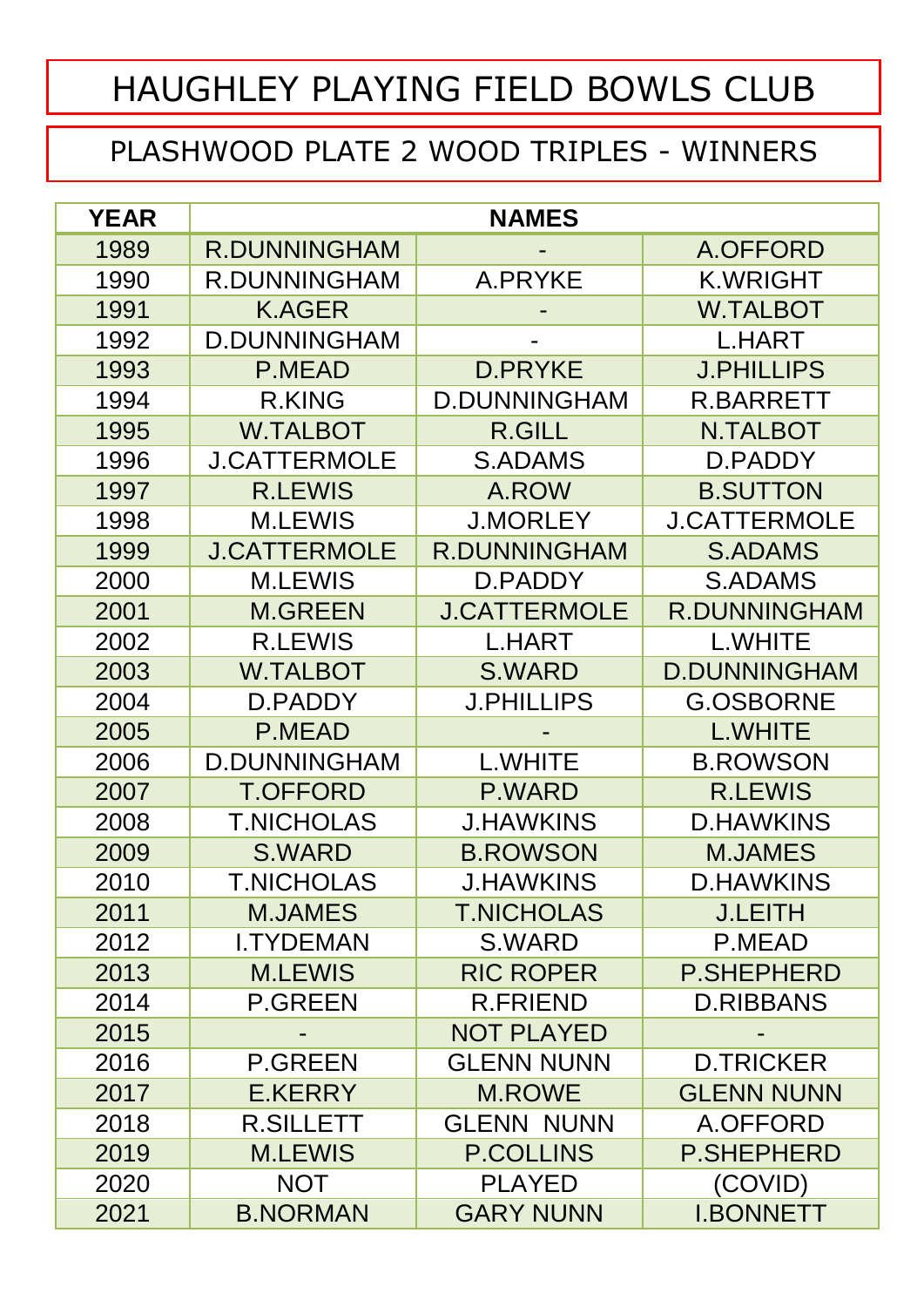#### PLASHWOOD CUP 2 WOOD PAIRS - WINNERS

| <b>YEAR</b> | <b>NAMES</b>        |                     |  |
|-------------|---------------------|---------------------|--|
| 1989        | <b>D.DUNNINGHAM</b> | P.MEAD              |  |
| 1990        | <b>J.LEE</b>        | P.MEAD              |  |
| 1991        | <b>I.BONNETT</b>    | <b>D.KEENAN</b>     |  |
| 1992        | <b>L.HART</b>       | <b>R.WRIGHT</b>     |  |
| 1993        | <b>P.WRIGHT</b>     | <b>R.BARRETT</b>    |  |
| 1994        | <b>J.HART</b>       | <b>N.TALBOT</b>     |  |
| 1995        | <b>R.BARRETT</b>    | <b>J.HART</b>       |  |
| 1996        | <b>W.TALBOT</b>     | <b>J.CATTERMOLE</b> |  |
| 1997        | <b>D.PHILLIPS</b>   | <b>J.MORLEY</b>     |  |
| 1998        | <b>R.LEWIS</b>      | <b>T.HAGGER</b>     |  |
| 1999        | <b>P.WRIGHT</b>     | <b>T.HAGGER</b>     |  |
| 2000        | <b>J.CATTERMOLE</b> | <b>M.JAMES</b>      |  |
| 2001        | <b>M.LEWIS</b>      | <b>J.CATTERMOLE</b> |  |
| 2002        | <b>R.BARRETT</b>    | S.WARD              |  |
| 2003        | <b>D.PECK</b>       | <b>P.WRIGHT</b>     |  |
| 2004        | <b>B.JAMES</b>      | P.WARD              |  |
| 2005        | <b>S.WARD</b>       | P.MEAD              |  |
| 2006        | D.HAWKINS A.OFFORD  | <b>J.CATTERMOLE</b> |  |
| 2007        | <b>M.LEWIS</b>      | <b>R.LEWIS</b>      |  |
| 2008        | <b>D.HAWKINS</b>    | <b>J.A.GILL</b>     |  |
| 2009        | <b>M.LEWIS</b>      | E.LEE               |  |
| 2010        | <b>J.PHILLIPS</b>   | <b>I.BONNETT</b>    |  |
| 2011        | <b>M.OFFORD</b>     | <b>S.WARD</b>       |  |
| 2012        | <b>R.FRIEND</b>     | A.OFFORD            |  |
| 2013        | A.MANNING           | <b>T.HALL</b>       |  |
| 2014        | <b>J.HAWKINS</b>    | <b>D.TRICKER</b>    |  |
| 2015        | <b>NOT PLAYED</b>   |                     |  |
| 2016        | N.HAMMOND           | <b>D.TRICKER</b>    |  |
| 2017        |                     |                     |  |
| 2018        | P.MEAD              | <b>B.MAYHEW</b>     |  |
| 2019        | <b>P.COLLINS</b>    | <b>P.SHEPHERD</b>   |  |
| 2020        | <b>NOT PLAYED</b>   | (COVID)             |  |
| 2021        | <b>R.SILLETT</b>    | <b>M.ORMES</b>      |  |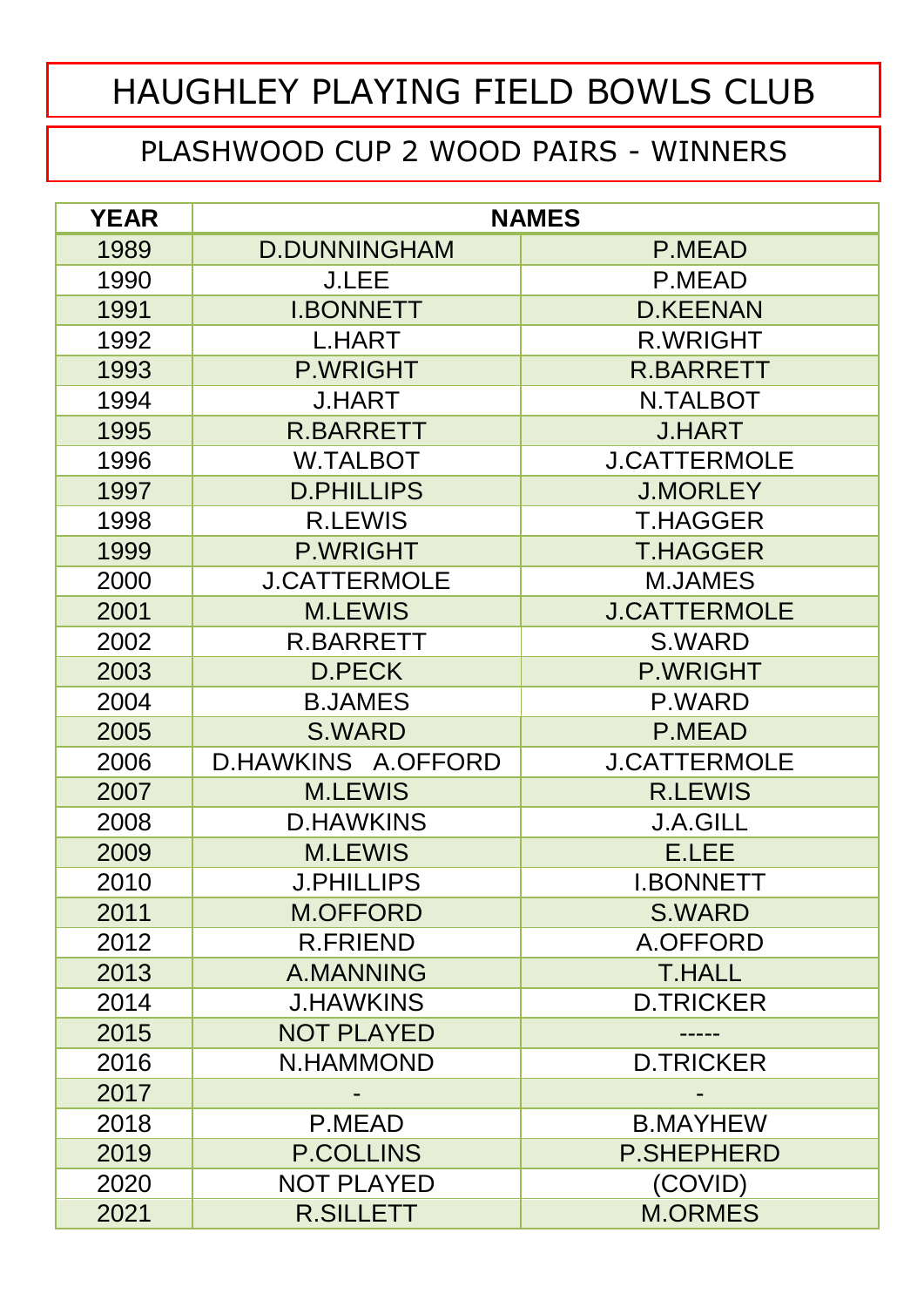#### 2 WOOD NOMINATED TRIPLES - WINNERS

| <b>YEAR</b> | <b>NAMES</b>      |                   |                   |
|-------------|-------------------|-------------------|-------------------|
| 2015        | <b>J.E.GILL</b>   | <b>M.LEWIS</b>    | <b>R.GILL</b>     |
| 2016        | <b>P.SHEPHERD</b> | <b>M.SHEPHERD</b> | A.OFFORD          |
| 2017        | <b>R.SILLETT</b>  | <b>GLENN NUNN</b> | A.OFFORD          |
| 2018        | <b>R.SILLETT</b>  | <b>G.WALKER</b>   | <b>D.WALKER</b>   |
| 2019        | <b>GLN NUNN</b>   | <b>GRT NUNN</b>   | <b>I.BONNETT</b>  |
| 2020        | <b>B.MAYHEW</b>   | <b>R.SILLETT</b>  | <b>D.BONFIELD</b> |
| 2021        | <b>GLENN NUNN</b> | <b>GRANT NUNN</b> | <b>I BONNETT</b>  |
|             |                   |                   |                   |
|             |                   |                   |                   |
|             |                   |                   |                   |
|             |                   |                   |                   |
|             |                   |                   |                   |
|             |                   |                   |                   |
|             |                   |                   |                   |
|             |                   |                   |                   |
|             |                   |                   |                   |
|             |                   |                   |                   |
|             |                   |                   |                   |
|             |                   |                   |                   |
|             |                   |                   |                   |
|             |                   |                   |                   |
|             |                   |                   |                   |
|             |                   |                   |                   |
|             |                   |                   |                   |
|             |                   |                   |                   |
|             |                   |                   |                   |
|             |                   |                   |                   |
|             |                   |                   |                   |
|             |                   |                   |                   |
|             |                   |                   |                   |
|             |                   |                   |                   |
|             |                   |                   |                   |
|             |                   |                   |                   |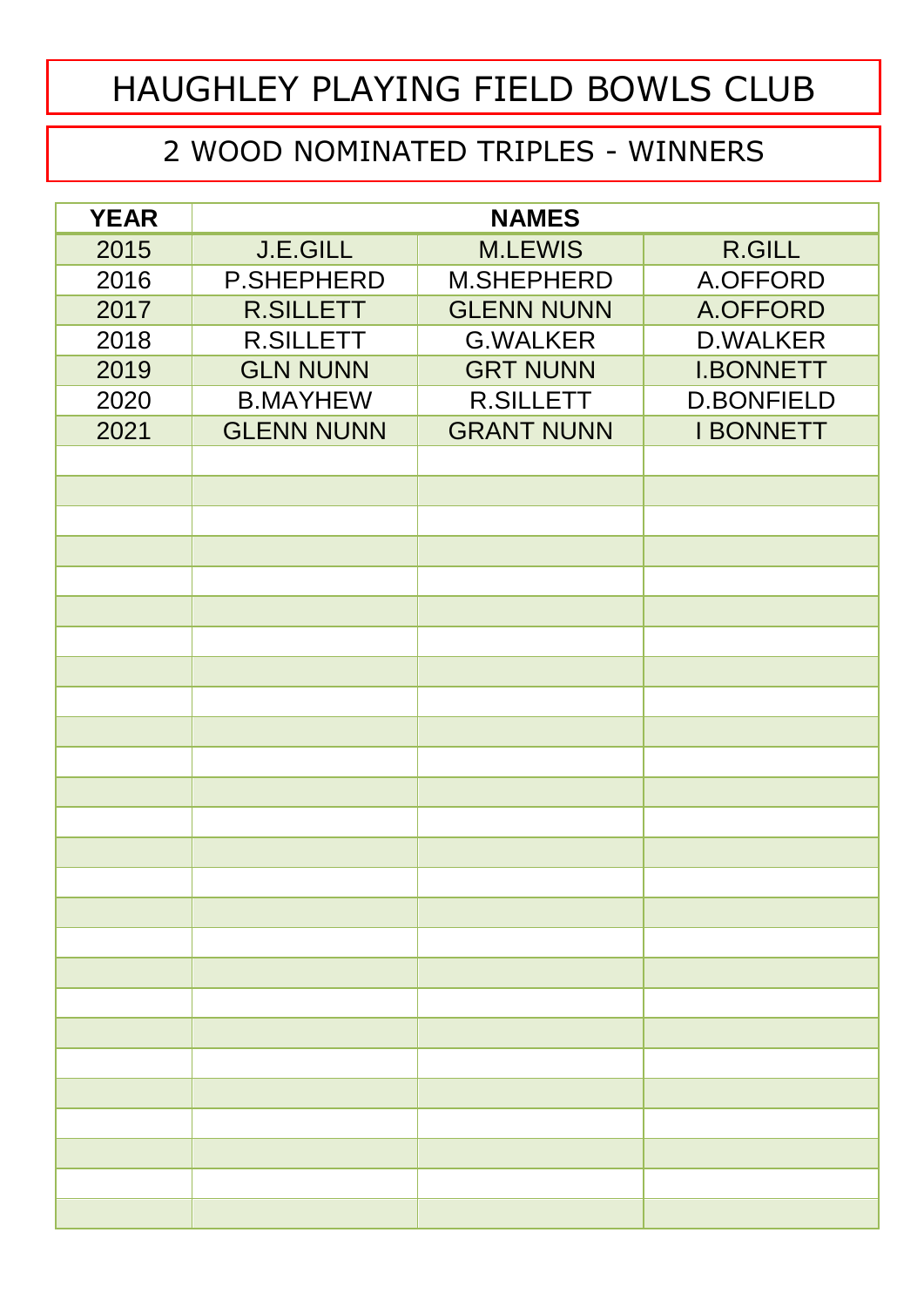#### 2 WOOD NOMINATED PAIRS - WINNERS

| <b>YEAR</b> | <b>NAMES</b>      |                   |
|-------------|-------------------|-------------------|
| 2015        | <b>P.SHEPHERD</b> | A.OFFORD          |
| 2016        | <b>P.SHEPHERD</b> | A.OFFORD          |
| 2017        | <b>I.TYDEMAN</b>  | <b>B.MAYHEW</b>   |
| 2018        | <b>I.BONNETT</b>  | <b>GRANT NUNN</b> |
| 2019        | <b>GRT NUNN</b>   | <b>I.BONNETT</b>  |
| 2020        | <b>D.WALKER</b>   | <b>R.FOSKER</b>   |
| 2021        | <b>B MAYHEW</b>   | <b>R SILLETT</b>  |
|             |                   |                   |
|             |                   |                   |
|             |                   |                   |
|             |                   |                   |
|             |                   |                   |
|             |                   |                   |
|             |                   |                   |
|             |                   |                   |
|             |                   |                   |
|             |                   |                   |
|             |                   |                   |
|             |                   |                   |
|             |                   |                   |
|             |                   |                   |
|             |                   |                   |
|             |                   |                   |
|             |                   |                   |
|             |                   |                   |
|             |                   |                   |
|             |                   |                   |
|             |                   |                   |
|             |                   |                   |
|             |                   |                   |
|             |                   |                   |
|             |                   |                   |
|             |                   |                   |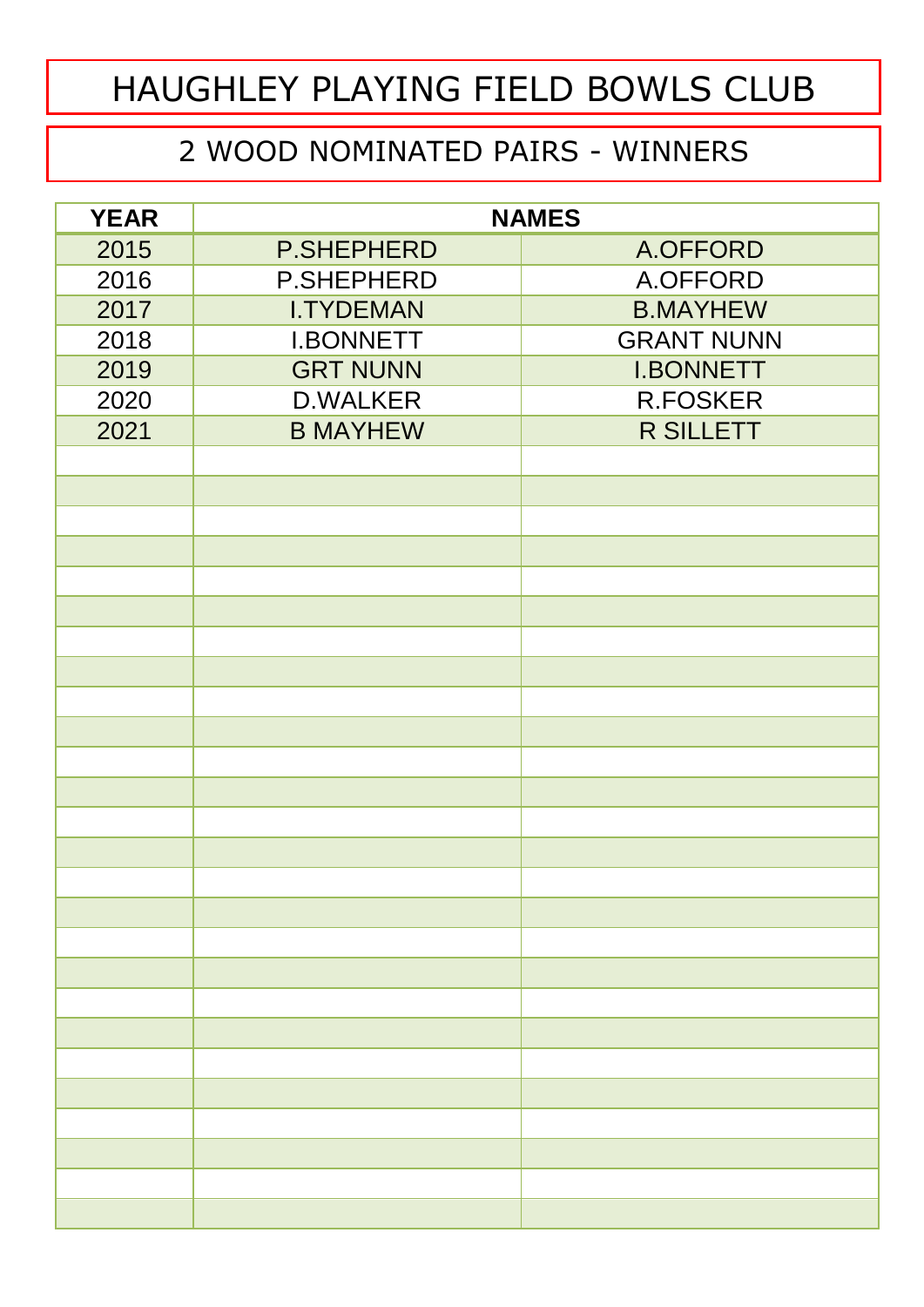#### CLUB NOVICES 4 WOOD SINGLES - WINNERS

| <b>YEAR</b> | <b>NAME</b>            |  |  |
|-------------|------------------------|--|--|
| 2005        | <b>BRIAN ROWSON</b>    |  |  |
| 2006        | <b>MARGARET PEDGE</b>  |  |  |
| 2007        | <b>SUE ROWSON</b>      |  |  |
| 2008        | <b>RON PEDGE</b>       |  |  |
| 2009        | <b>STEVEN WARD</b>     |  |  |
| 2010        | <b>DAVID RIBBANS</b>   |  |  |
| 2011        | <b>RICHARD EDWARDS</b> |  |  |
| 2012        | <b>ROGER FOSKER</b>    |  |  |
| 2013        | <b>BEN MAYHEW</b>      |  |  |
| 2014        | <b>GRANT NUNN</b>      |  |  |
| 2015        | <b>JACK HAWKINS</b>    |  |  |
| 2016        | <b>ADAM SHEPHERD</b>   |  |  |
| 2017        | <b>GLENN NUNN</b>      |  |  |
| 2018        | <b>GAIL WALKER</b>     |  |  |
| 2019        | <b>DAVID BONFIELD</b>  |  |  |
| 2020        | <b>NOT PLAYED</b>      |  |  |
| 2021        | <b>RICHARD WATSON</b>  |  |  |
|             |                        |  |  |
|             |                        |  |  |
|             |                        |  |  |
|             |                        |  |  |
|             |                        |  |  |
|             |                        |  |  |
|             |                        |  |  |
|             |                        |  |  |
|             |                        |  |  |
|             |                        |  |  |
|             |                        |  |  |
|             |                        |  |  |
|             |                        |  |  |
|             |                        |  |  |
|             |                        |  |  |
|             |                        |  |  |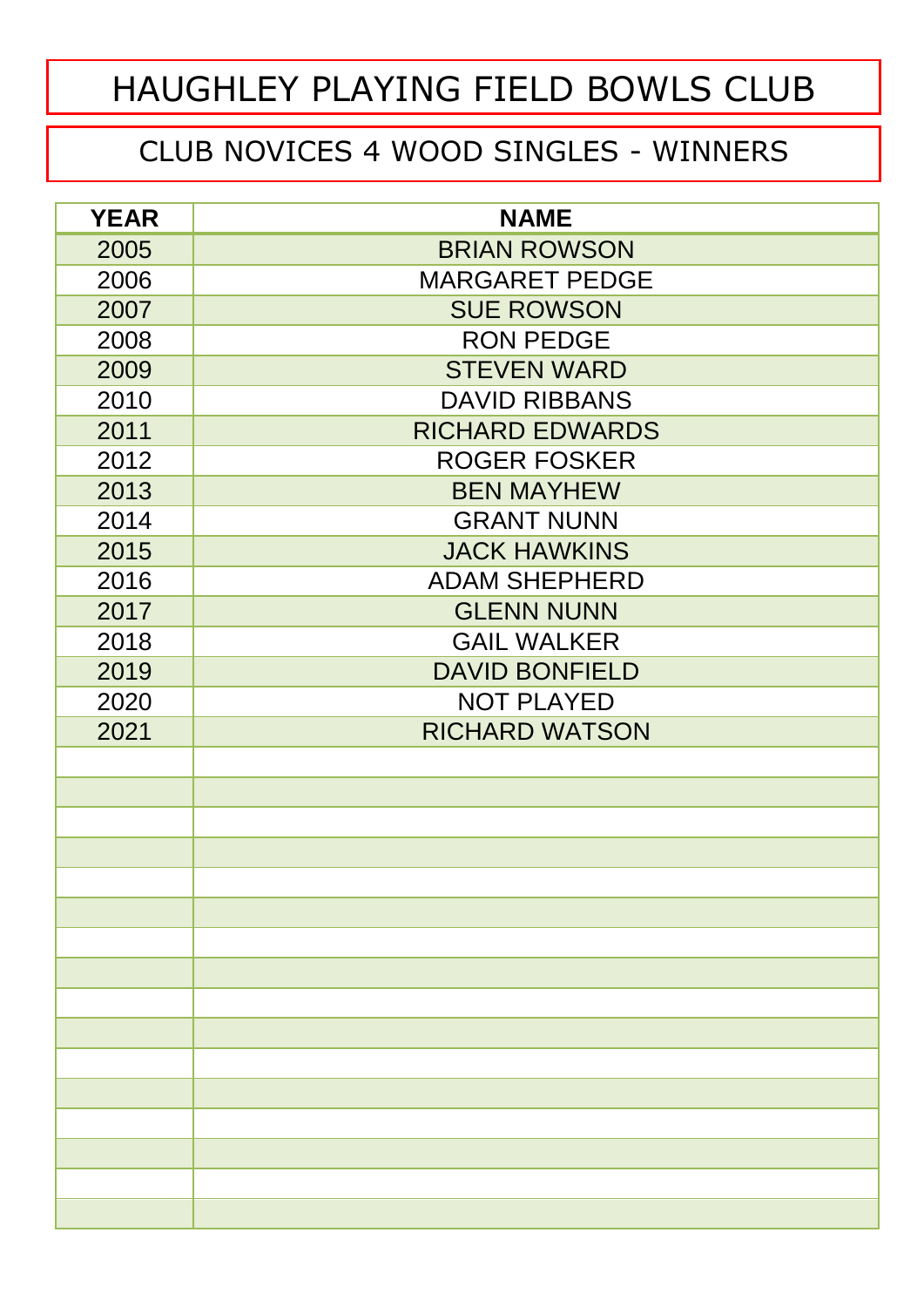#### B.E. (BOWLS ENGLAND) 4 WOOD SINGLES - WINNERS

| <b>YEAR</b> | <b>NAME</b>        |  |  |
|-------------|--------------------|--|--|
| 2018        | <b>BEN MAYHEW</b>  |  |  |
| 2019        | <b>BOB SILLETT</b> |  |  |
| 2020        | <b>BEN MAYHEW</b>  |  |  |
| 2021        | <b>BEN MAYHEW</b>  |  |  |
|             |                    |  |  |
|             |                    |  |  |
|             |                    |  |  |
|             |                    |  |  |
|             |                    |  |  |
|             |                    |  |  |
|             |                    |  |  |
|             |                    |  |  |
|             |                    |  |  |
|             |                    |  |  |
|             |                    |  |  |
|             |                    |  |  |
|             |                    |  |  |
|             |                    |  |  |
|             |                    |  |  |
|             |                    |  |  |
|             |                    |  |  |
|             |                    |  |  |
|             |                    |  |  |
|             |                    |  |  |
|             |                    |  |  |
|             |                    |  |  |
|             |                    |  |  |
|             |                    |  |  |
|             |                    |  |  |
|             |                    |  |  |
|             |                    |  |  |
|             |                    |  |  |
|             |                    |  |  |